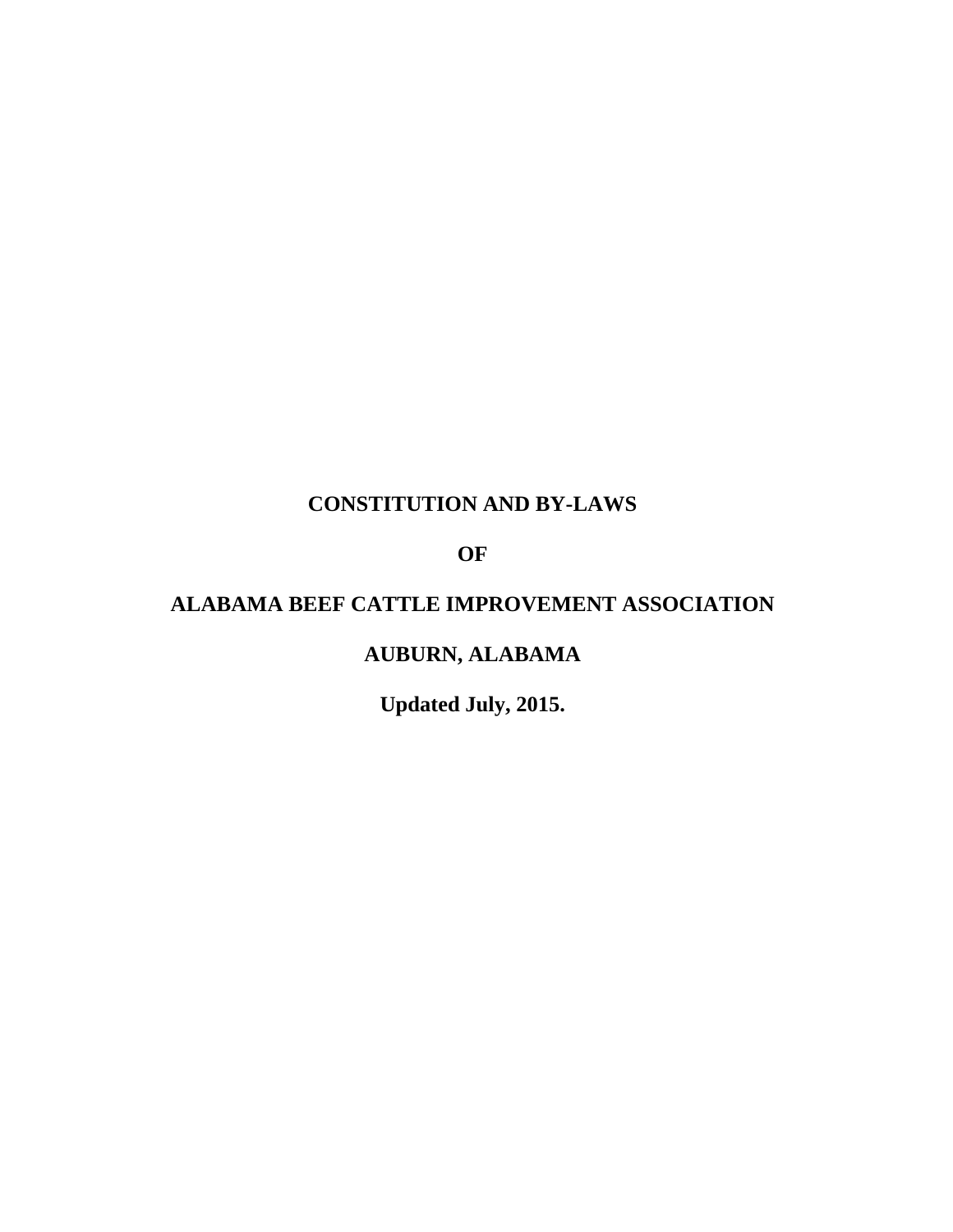## **PREAMBLE**

The Alabama Beef Cattle Improvement Association (BCIA) shall be a non-profit organization of persons, firms, partnerships, and corporations in the State of Alabama who are engaged in the production and marketing of purebred or commercial beef cattle. Having been fostered by the Alabama Cooperative Extension System of Auburn University, the BCIA shall operate under a formal agreement with the Alabama Cooperative Extension System, and seek the continued moral and physical support of the Alabama Cooperative Extension System through the use of such resources as personnel, equipment, technical advice and other services which are consistent with policies of the separate parent organizations.

The BCIA in turn shall, in ratifying these by-laws as altered by the procedure in Article VI of the current bylaws, file with the Alabama Cooperative Extension System such reports as may be requested by them, provided such reports do not betray the confidence of the BCIA members. The BCIA shall at all times make special efforts to operate in a manner which is consistent with the policies of the Parent Organizations.

### **ARTICLE I**

### **NAME AND LOCATION**

Section 1. The name of this Association shall be: Alabama Beef Cattle Improvement Association (BCIA). The principal office and place of business of this Association shall be located in a building at an Auburn University Regional Research and Extension Center in Alabama.

## **ARTICLE II**

## **PURPOSES**

Section 1. The members of this Association have voluntarily associated themselves together into a nonprofit organization for the following purposes:

> 1. To promote the use of performance records as a tool for within herd improvement of production efficiency and quality of Alabama beef herds.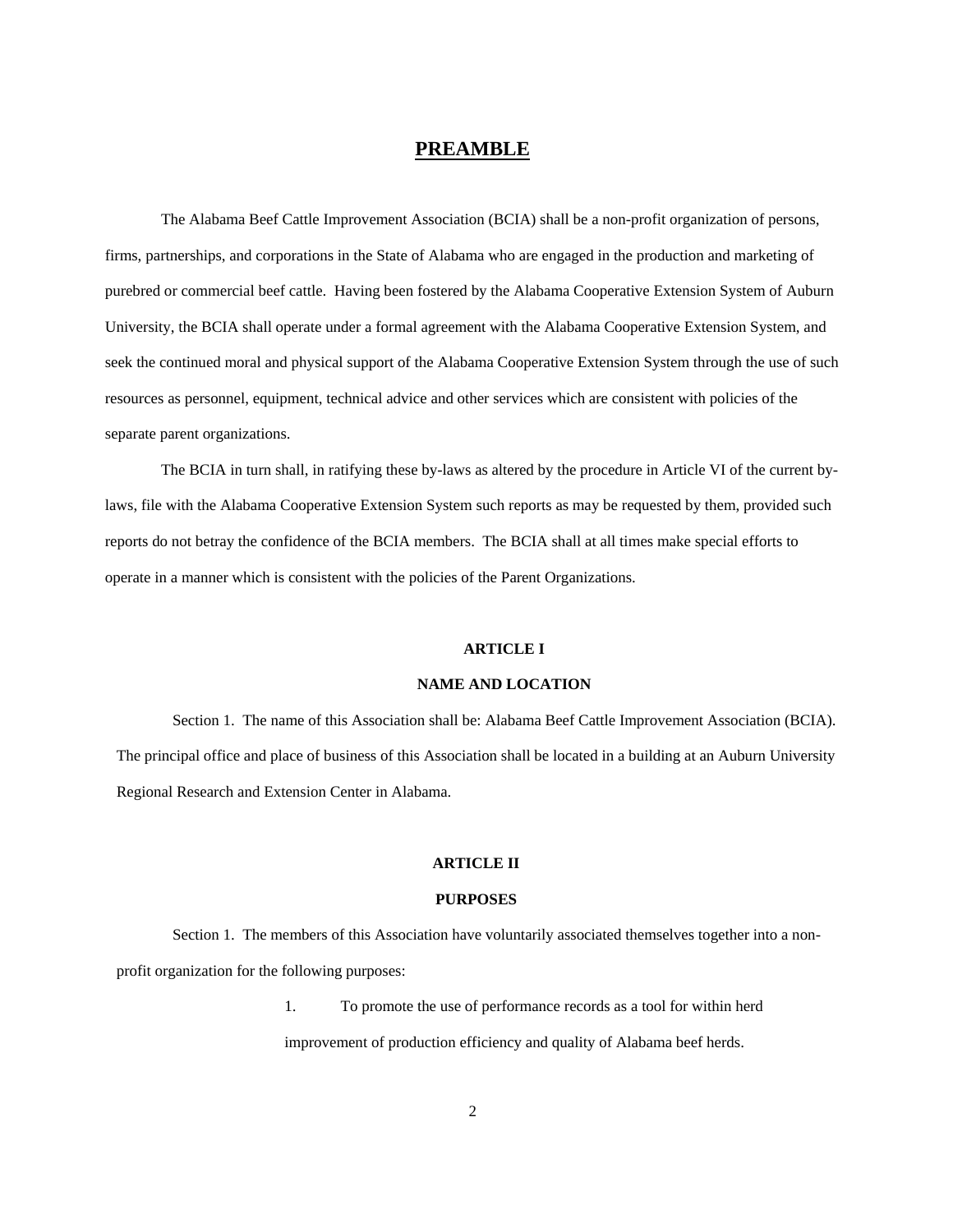2. To provide a total herd performance evaluation program for Alabama producers.

3. To emphasize economically important traits in beef cattle that can be improved through selection and culling programs based on records of performance.

4. To emphasize the importance of good management practices in breeding, feeding, health, and marketing programs.

5. To charge and receive membership dues and other fees only as determined necessary by the Board of Directors to carry out the above purposes without profit.

6. To cooperate with other like-minded organizations whose policies are consistent with the above purposes and policies of the Alabama BCIA and its parent organization.

7. To instruct the Alabama BCIA Board to actively participate in the hiring process of the program manager and support personnel, who will be employed by the Alabama Cooperative Extension System.

#### **ARTICLE III**

#### **MEMBERSHIP**

Section 1. Classes. Membership in this association shall consist of three classes: (a) Producer Members, (b) Associate Members and (c) Allied Members.

- (a) Producers members shall be any persons, firms, partnerships, or corporations owning registered or commercial cattle which are located in Alabama, and are being tested through the BCIA program or the appropriate National Breed Association program. Out-of-state producers may participate upon approval of the Board of Directors and payment of applicable fees.
- (b) Associate members shall be persons who, by virtue of their position with the Alabama Cooperative Extension System, Auburn University, commodity groups, or governmental agencies, are working with the Alabama BCIA programs at the state or county level. These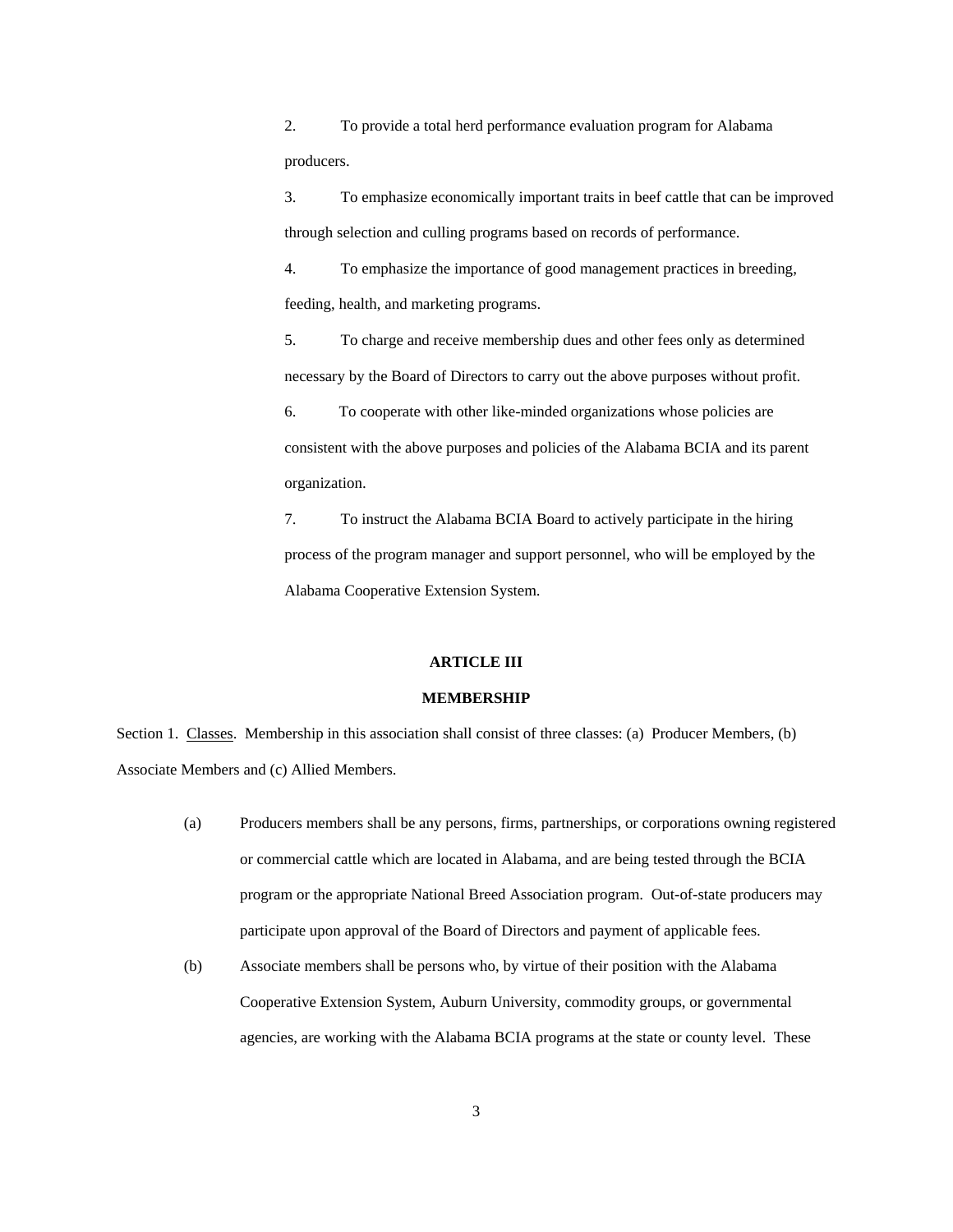members also include (1) Executive Officer of Alabama Cattlemen's Association, and (2) Beef Director, Alabama Farmers' Federation.

(c) Allied members shall be persons who are associated with the beef industry in Alabama, but who are not directly involved in the production of beef cattle.

#### Section 2. Membership Admission and Dues.

- (a) Alabama cattlemen shall become producer members of the Alabama BCIA upon completion of the Membership Application Form and payment of membership dues based on the following categories:
	- 1.1 Commercial producer: 1-50 head of brood cows
	- 1.2 Commercial producer: over 50 head of brood cows
	- 1.3 Purebred producer
	- 1.4 Commercial and Purebred producer
	- 1.5 Allied member
- (b) Associate members shall pay no dues and shall become members of the Alabama BCIA upon appointment to specific positions and responsibilities on the state, area, or county level.

### Section 3. Voting Privileges of Members.

- (a) Each producer member shall have one vote and only one vote on each question presented to the association for action. Firms, partnerships, corporations or associations shall be entitled to only one vote, the same as an individual, and may be represented by an individual member when duly authorized in writing.
- (b) Each associate member who is serving on the Board of Directors shall have the same voting privileges as active members.
- (c) Associate members who are not serving on the Board of Directors shall have the privilege of attending meetings of the Association and participating in the discussion, but shall not be entitled to participate in the proceedings by moving, nominating, or voting on issues.
- (d) Allied members shall have the privilege of attending meetings of the Association and participating in the discussion, but shall not be entitled to participate in the proceedings by moving, nominating, or voting on issues.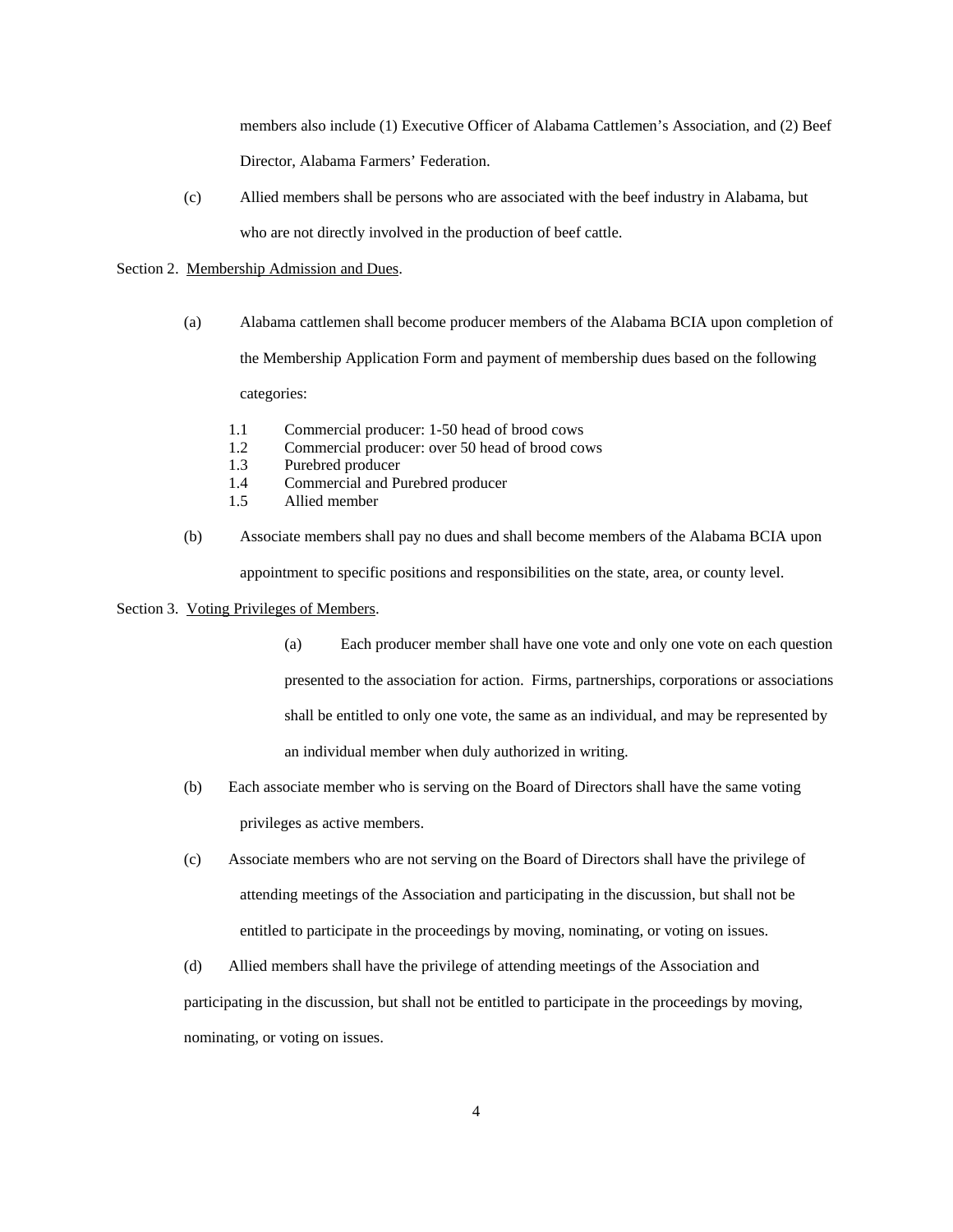Section 4. Proxy Voting. No proxy voting shall be allowed at membership meetings, but producer members may vote by mail or electronic means on any specific issue presented on a ballot prepared and distributed to them under the direction of the Board of Directors. This ballot must be received by the secretary on or before the date specified by the Board of Directors.

#### Section 5. Termination of Membership.

- (a) Any member may resign their membership from the Association by giving notice in writing to the secretary.
- (b) Any member failing to pay such dues or assessments as prescribed by the Board of Directors, within six months of being notified in writing, shall automatically forfeit their membership and be dropped from the rolls by the secretary. Any member forfeiting membership because of non-payment of dues or assessments must pay all outstanding debts to the association and make original application for membership before being reinstated.
- (c) Any member may have their membership terminated by two-thirds vote of the Board of Directors, when judged by the Board to have been acting contrary to the mission, purposes, and best interests of the Association, providing the member has been given the opportunity to appear before the Board in their own defense.
- (d) Any member being expelled by vote of the Board of Directors shall have the right to appeal the decision of the Board to the entire membership of the Association at its next meeting.
- (e) The death of any member of the Association shall automatically cancel their membership. Surviving members of a family partnership or corporation shall have the right to apply for the transfer of membership from the deceased partner to the survivors and shall on approval of the Board of Directors be granted all rights and privileges previously enjoyed by the deceased member.

Section 6. Property Interests. No member shall have any equity or property interest in the assets of this Association.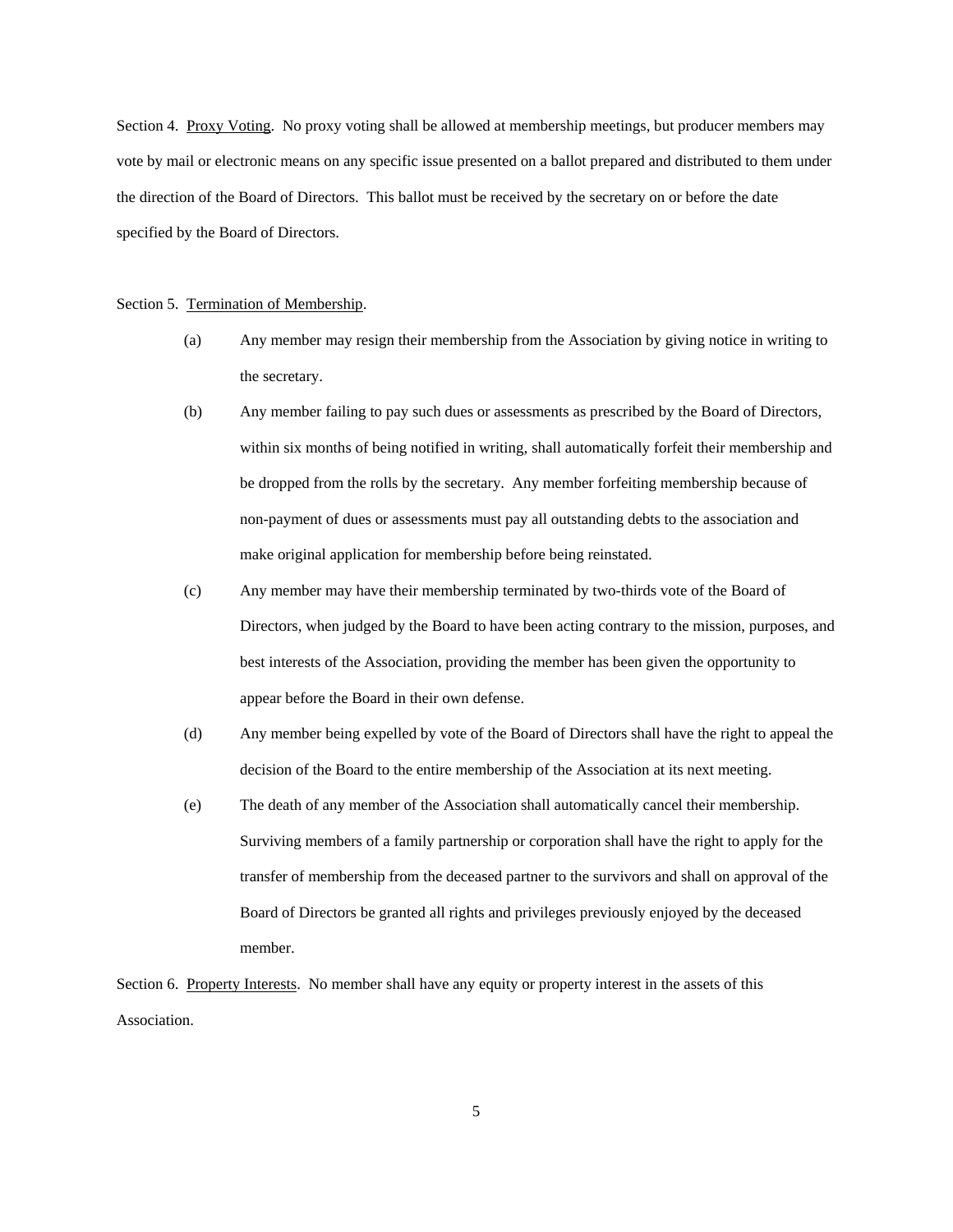#### Section 7. Membership Meetings.

- (a) Annual Meeting. The annual meeting of the Association shall be held with the date and location to be designated by the Board of Directors.
- (b) Special Meetings. The Board of Directors shall have the right to call a special meeting at any time. Twenty-five (25) percent of the producer members may file a petition at any time demanding a special meeting and stating the specific business to be brought before the Association. Such meeting shall thereupon be called by the president and the secretary.
- (c) Notice of Meetings. Notice of all meetings with a statement of purpose, time and location shall be delivered to each member at least ten (10) days prior to the meeting.
- (d) Quorum. A quorum shall consist of those active members present at a meeting or represented by mail or electronic vote.
- (e) Order of Business. The order of business at the annual meeting, and, so far as possible, at all other business meetings of the membership, shall be:

|    | Determination of the presence of a quorum.         |
|----|----------------------------------------------------|
| 2. | Proof of due notice of the meeting.                |
| 3. | Reading and disposal of any unapproved minutes.    |
| 4. | Reports of officers and committees.                |
| 5. | Unfinished business.                               |
| б. | New business, including election of new directors. |
| 7. | Adjournment.                                       |

### **ARTICLE IV**

#### **DIRECTORS**

Section 1. Number. The affairs of the BCIA shall be guided by a Board of Directors, plus the BCIA officer positions of Treasurer, Vice-President, and President, who may serve beyond their 3 year term by virtue of their position, made up as indicated: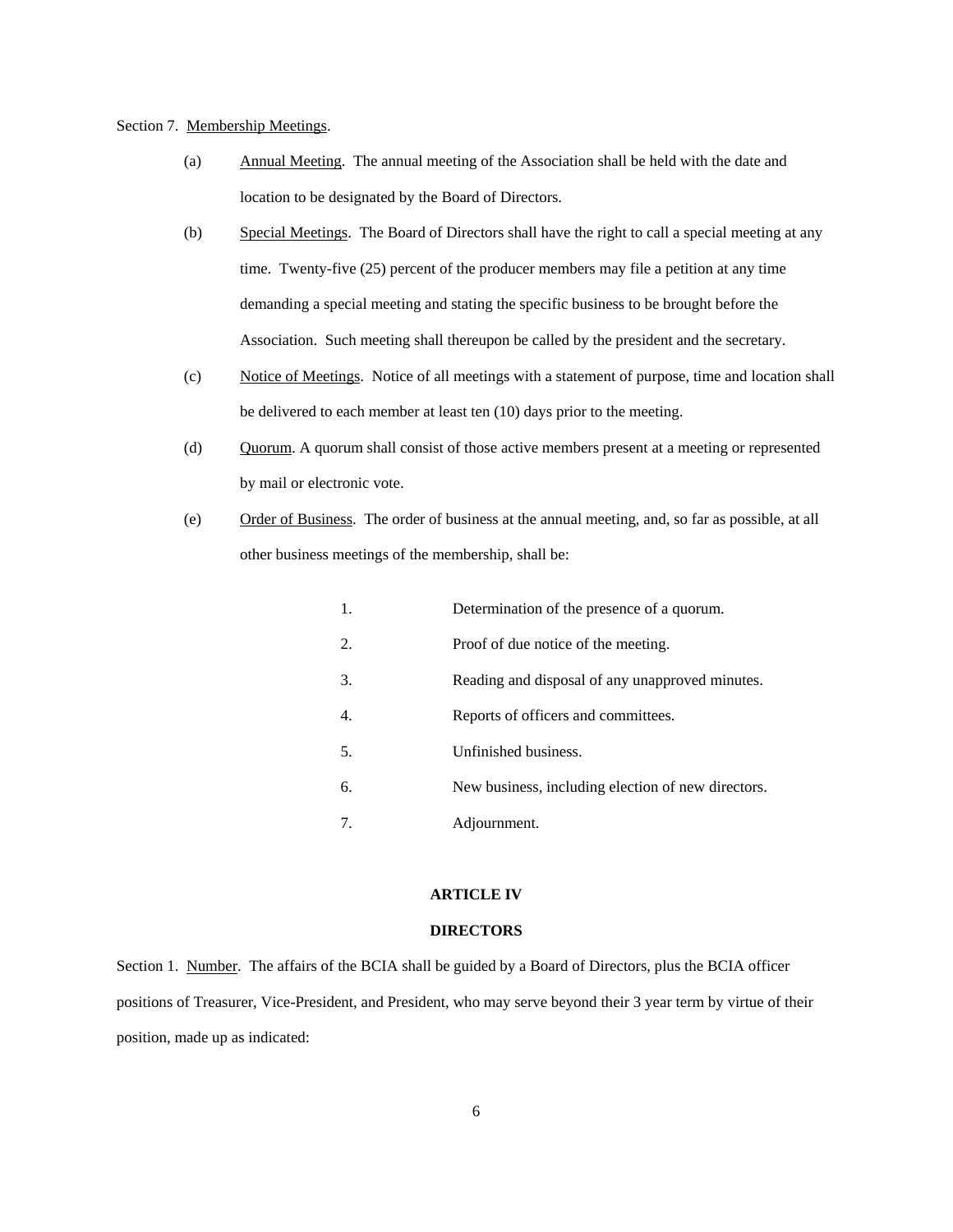- Three (3) commercial producers
- Three (3) purebred producers
- Two (2) at-large producers, meaning they may be either purebred or commercial
- Producer representative of the of the Alabama Cattlemen's Association, designated by the leadership of the association
- Producer representative of the Alabama Farmer's Federation/State Beef Committee, designated by the leadership of the committee
- Executive Officer of Alabama Cattlemen's Association (or their designee)
- Beef Director of Alabama Farmer's Federation
- Commissioner of Agriculture/Alabama (or their designee)
- Director of the Alabama Cooperative Extension System (or their designee)
- Chairman of the Auburn University Department of Animal Sciences (or their designee)
- Three (3) members of the Alabama Cooperative Extension System's animal science specialty, with one being an Extension Animal Scientist

Section 2. Appointment and Tenure. The length of term on the Board for beef producers (commercial and purebred) shall be for three (3) years, with appointments staggered, so that one (1) commercial and one (1) purebred producer will be elected each year. The elected producer member may serve as an officer, beyond the three year term, through the nomination process, to serve in each officer position of Treasurer, Vice-President, and President. The length of term for the two at-large producers shall be for one (1) year initially with a consecutive three (3) year term possible as directed by the board of directors. The Extension Animal Scientist will be designated by the Director of the Alabama Cooperative Extension System and Chairman of the Department of Animal Sciences at Auburn University. The remaining two (2) Alabama Cooperative Extension animal science specialty members will serve for a three (3) year term, with appointments staggered. Producer members of the Board of Directors will be determined by a committee named by the BCIA President for

the purpose of nominating said members, and will be confirmed by a membership vote at the annual meeting. All other terms on the Board will be for indefinite periods of time based on their positions.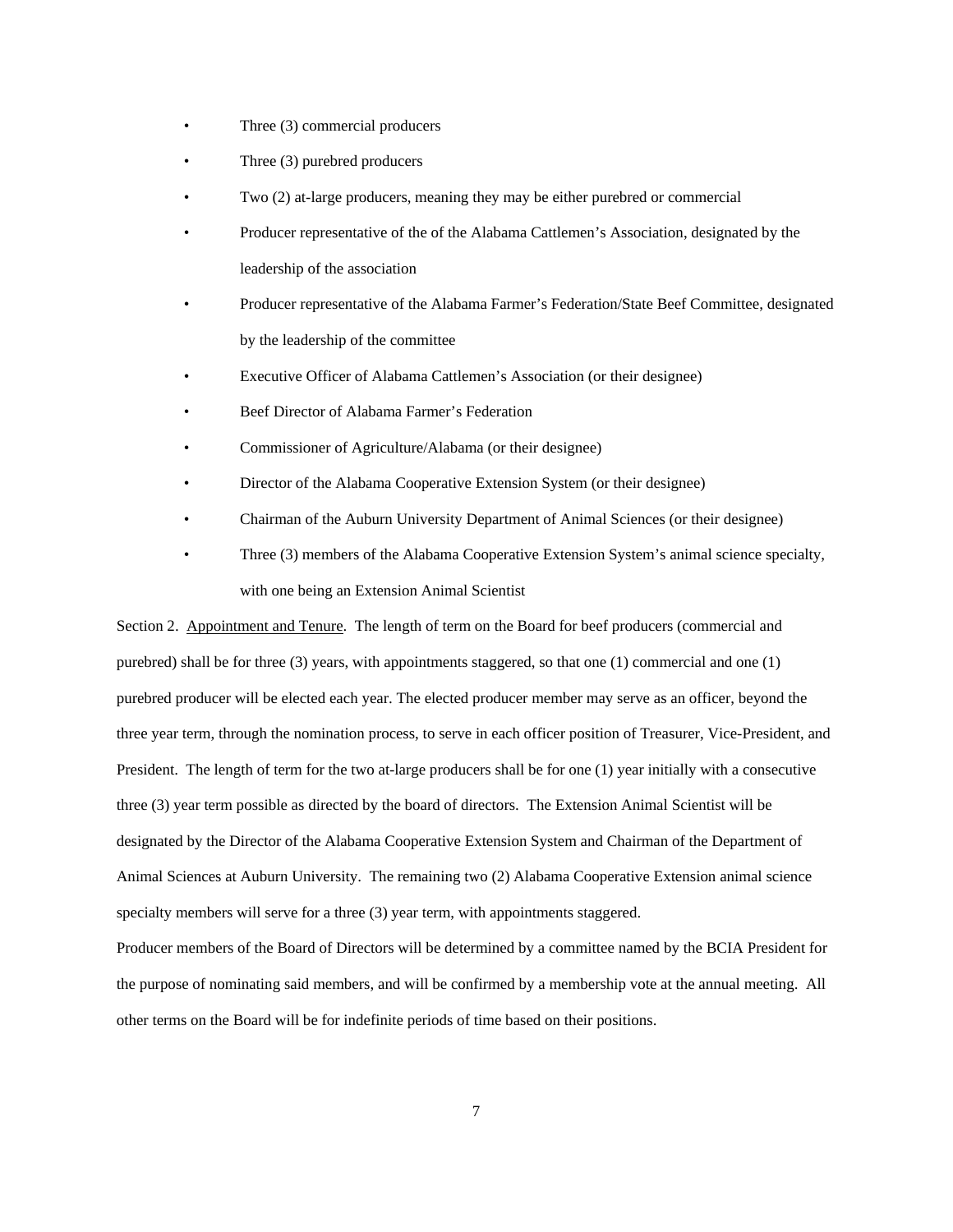Section 3. Eligibility of Directors. Only persons who are actively participating in the organizations they represent, and who actively participated in BCIA programs the previous year, shall be eligible to serve as Directors. Section 4. Duties. The Board of Directors shall have general supervision and control of the Association and its affairs, and shall, within the limits of these by-laws, approve all rules and regulations for the management of the Association and the guidance of its members, officers, Extension personnel and employees. These rules and regulations shall be consistent with the policies of the Alabama Cooperative Extension System. Further, the Board of Directors shall be responsible for installing an adequate accounting system to meet the requirements of the Association, for setting assessment fees in keeping with the purposes of the Association, and for seeing that accurate records are kept on all transactions.

Section 5. Officers. The members of the Board of Directors shall elect from among the producer members, a President, Vice President, and Treasurer. The President shall be chosen from among those who have had at least one year prior service as a producer member of the Board. The Extension Animal Scientist/BCIA shall serve as Secretary. The elected officers shall serve for a period of one year, or until their successors are duly elected and installed, unless removed by death, resignation, non-participation in programs, or for other causes. No elected officer shall serve for more than two terms in the same office.

Section 6. Removal.

(a) Any officer or Director who fails to attend at least one Board meeting during the preceding calendar year may be removed from office and replaced as outlined in Article IV, Section 7.

(b) Any officer or Director of the Association may be removed from office by a majority vote of the members present at any special meeting called for the purpose, provided a quorum is present. The following reasons may be just cause for removal:

- 1. Discontinuance of membership in the Association.
- 2. Discontinuance of active participation in the programs of the Association.
- 3. Failure to maintain good standing in the Organization being represented.
- 4. Engagement in activities which are contrary to the purposes and goals of the Association.

8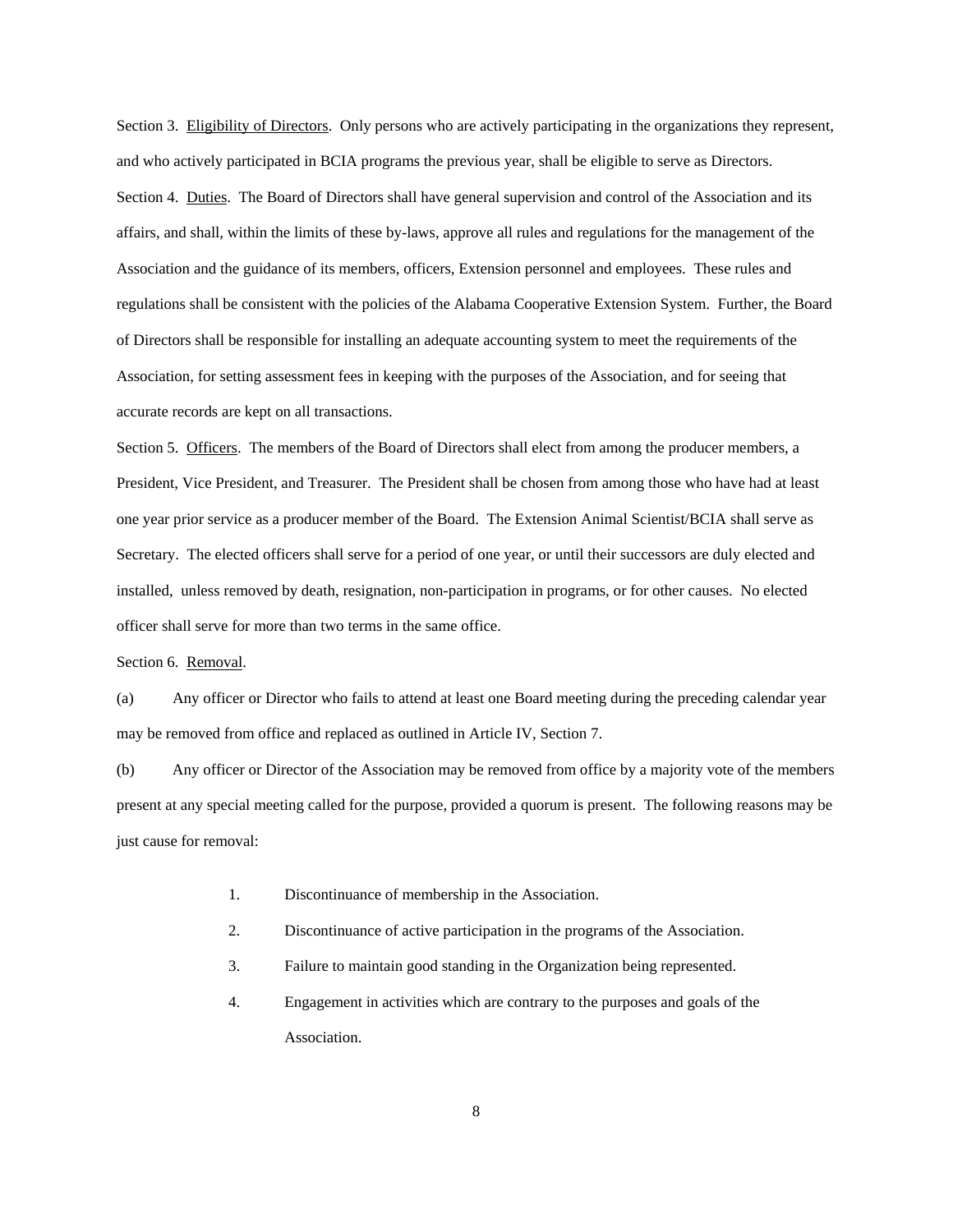(c) The officer or Director shall be informed of the charges in writing at least ten (10) days prior to such meeting, and shall have the opportunity to be heard in person, to be represented by counsel, and to present witnesses in answer to such charges.

Section 7. Vacancies. When a vacancy on the Board of Directors occurs, other than the usual expiration of term, the president/chairman/director of the organization represented by the retiring Board member shall appoint a qualified member to fill the unexpired term, subject to approval of the Association membership at the next regular meeting.

## Section 8. Technical Support.

(a) The Technical Advisor shall be the Chairman of Auburn University Department of Animal Sciences, and may delegate specific responsibilities to the various members of the Department. The technical advisor shall have and exercise any and all powers and privileges directed to him by the Board of Directors, so long as such directives are in keeping with the policies of the Alabama Cooperative Extension System. The advisor shall be responsible for the educational and technical affairs of the Association under the direction of the Board of Directors, and shall take action as necessary to keep the performance evaluation programs of the Association operating in the interest of beef cattle producers in Alabama.

(b) The Field Representative shall be an Extension Animal Scientist/Beef Cattle Improvement, who will be employed by the Alabama Cooperative Extension System (ACES). This individual will have the responsibility of the overall coordination of BCIA activities and specific responsibilities not otherwise assigned. This individual reports to the BCIA Board of Directors for overall guidance and to the ACES Assistant Director of Agriculture, Forestry and Natural Resources/Assistant Dean of Extension for supervision and scheduling. The position will be housed at an Auburn University Regional Research and Extension Center.

(c) A Support Person will be hired to work one half-time (50%) for the Extension Animal Scientist/BCI position and one half-time (50%) for an Auburn University Regional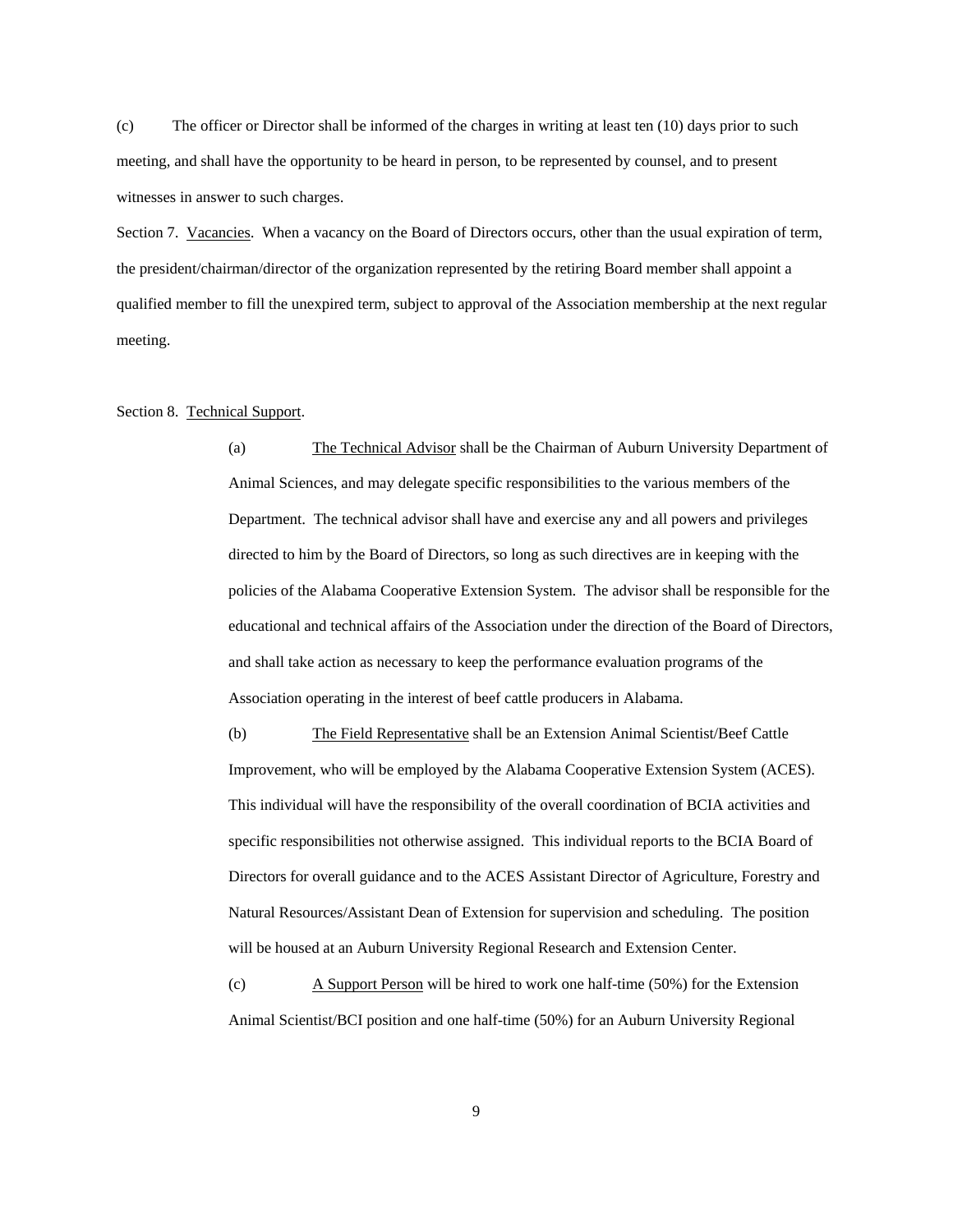Research and Extension Center. Alabama BCIA will provide grant funds to the Alabama Cooperative Extension System to cover one half (50%) of the salary of this support person.

Section 9. Executive Committee. Activities of the Association shall be managed by the Executive Committee through such powers and duties as prescribed by the Board of Directors. The Executive Committee may be convened, upon request of the Secretary, with any and all such requests being made through the Association President, who shall act as Chairman of the Executive Committee. The Executive Committee shall be constituted as follows:

- President of the BCIA
- Vice-President of the BCIA
- Treasurer of the BCIA
- Director of ACES (or their designee)

Section 10. Advisory Committee. Each performance evaluation and/or sale sanctioned by the Association will have an Advisory Committee of 5 or more individuals. The purpose of which is to provide guidance in establishing operating procedures and policies for that specific activity. Also, to select 2 representatives to serve as members of the Alabama BCIA Performance Evaluation Council, whose responsibility it will be to provide overall guidance and recommendations for approval on evaluation activities to the BCIA Board of Directors. In general, issues affecting the accuracy of the evaluation and the integrity of BCIA programs will be determined by the Board. Issues affecting only the specific evaluation /sale, such as evaluation and sale sites, and dates will be decided by the specific advisory committee. Membership of each advisory committee will include Association members participating in the evaluation and Extension personnel approved by the Board of Directors from recommendations by the Extension specialist or agent providing supervision and guidance for the evaluation/sale. Section 11. Other Committees. Other committees may be appointed by the President at the direction of the Board of Directors for the purpose of conducting the affairs of the Association as the Board sees the need. Such committees shall be responsible to and shall report to the Board of Directors.

Section 12. Meetings. The Board of Directors shall meet at least one time annually. One or more regular  $\frac{1}{2}$ meetings of the Board of Directors shall be held each year upon call of the President and Secretary, or upon written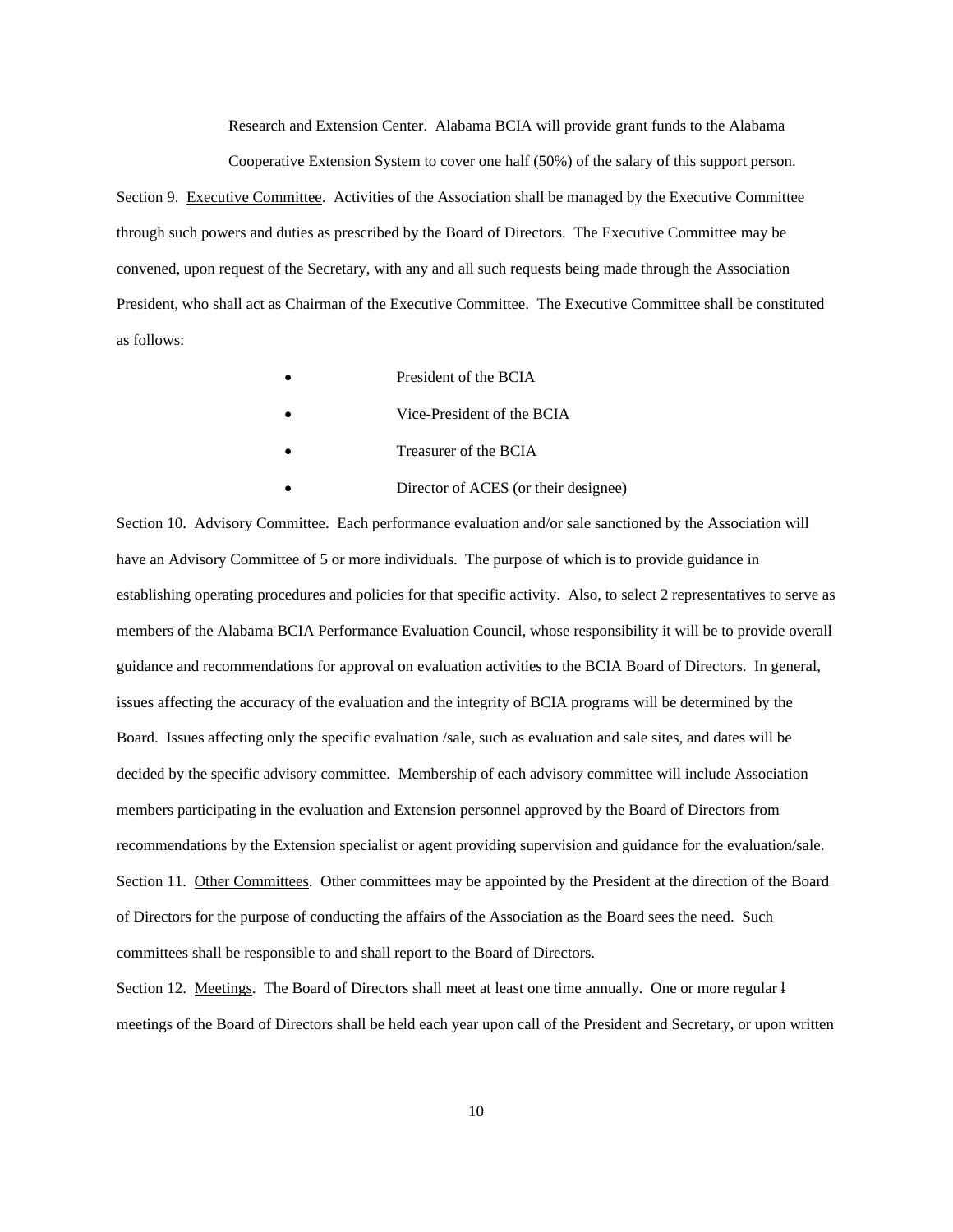request of a majority of the Directors. The Executive Committee may meet as its members deem appropriate to manage the affairs of the Association.

Section 13. Notice of Meetings. The Secretary shall deliver to each Board member at the last known address, a notice of every meeting (regular and special) at least ten (10) days prior to the time of such meeting. Notice of special meetings must state the purpose of the meeting.

Section 14. Quorum. A majority of the Board members shall constitute a quorum at any meeting of the Board of Directors.

Section 15. Order of Business. The order of business at any regular or special meeting of the Board shall be as follows:

- Call of the roll and determination of presence of quorum.
- Proof of due notice of the meeting.
- Reading and disposal of minutes.
- Reports of officers and committees.
- Unfinished business.
- New business.
	- Adjournment.

Section 16. Compensation. The compensation, if any, of members of the Board of Directors, Executive Committee, officers, and other agents of the Association shall be approved by the Board of Directors and subject to the approval of the membership of the Association at any annual or special meeting of the Association. Section 17. Reports to Public Authorities. The Board of Directors shall cause all reports that are or may be required by law to be made and filed with the proper county, state, and federal authorities and to the Alabama Cooperative Extension System.

#### **ARTICLE V**

## **FINANCES**

Section 1. Custody of Funds. The Board of Directors shall have the power to select one or more banks in which the funds of the Association may be deposited, to determine the manner of receiving, depositing, and dispersing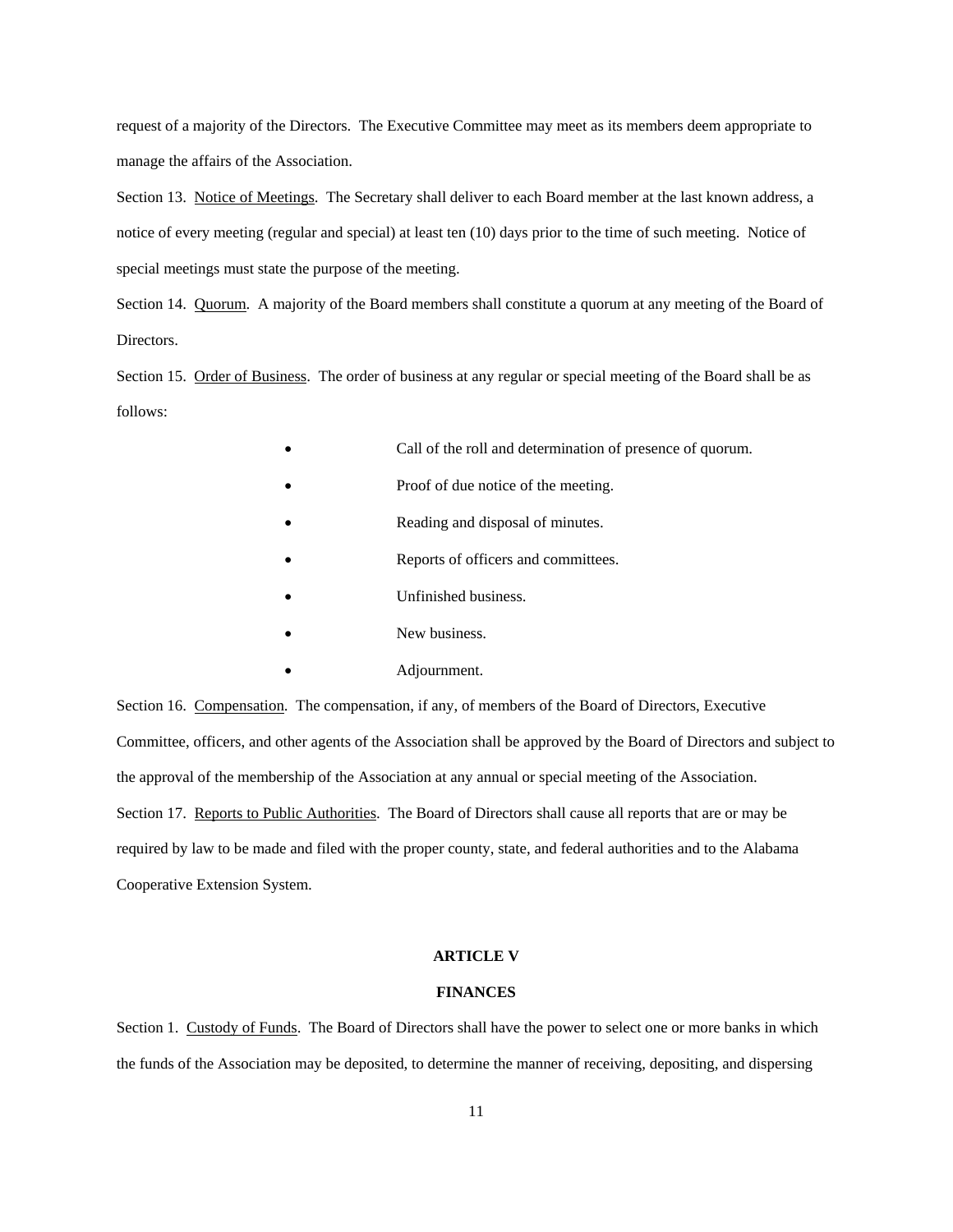funds, and to designate the persons by whom the checks shall be signed. The Board shall have the power to change such banks, and the person or persons by whom such checks are signed, at will. Extension employees are not allowed to sign checks.

Section 2. Bonds and Insurance. The Board of Directors may require any or all of its officers, agents, or employees, who are charged with responsibility for the custody of any of its funds, to have adequate bond. Such bonds, unless cash security is given, shall be furnished by a responsible bonding company qualified to do business in Alabama, and approved by the Board of Directors. The Board of Directors may provide for adequate insurance on the property of the Association, or property which may be in the possession of or stored by the Association. The Board may also provide for adequate liability insurance.

Section 3. Audits. Once each year the Board of Directors shall secure the services of a competent and unbiased Certified Public Accountant, who shall make a careful review of the books and accounts of the Association, and submit in writing, a report and operating statement for the fiscal period in review and preparation of appropriate tax forms. This operating statement shall be submitted to each member of the Association at the time of the annual meeting, and shall show the true assets and liabilities of the Association, statements of receipts and expenses for the period in review, and a statement of capital assets, if any, at the end of the period of review. Special audits may be made at the request of the Board of Directors.

#### **ARTICLE VI**

### **AMENDMENTS**

 Section 1. By the Members. These by-laws may be amended, repealed, or altered, in whole or in part, by a two thirds (2/3) majority vote of the members present in person, at any regular or special meeting at which there is a quorum, and the notice of which contained a statement covering the proposed amendments.

Section 2. By the Board of Directors. These by-laws also may be amended, repealed or altered, in whole or in part, by a two thirds (2/3) majority of the entire membership of the Board of Directors of the Association at any regular meeting of the Board or at a special meeting of the Board called for the purpose of amending the by-laws. All amendments made by the Board of Directors shall become effective ten (10) days after the members are notified of the amendment in writing unless the Secretary of the Association receives by that date a petition signed